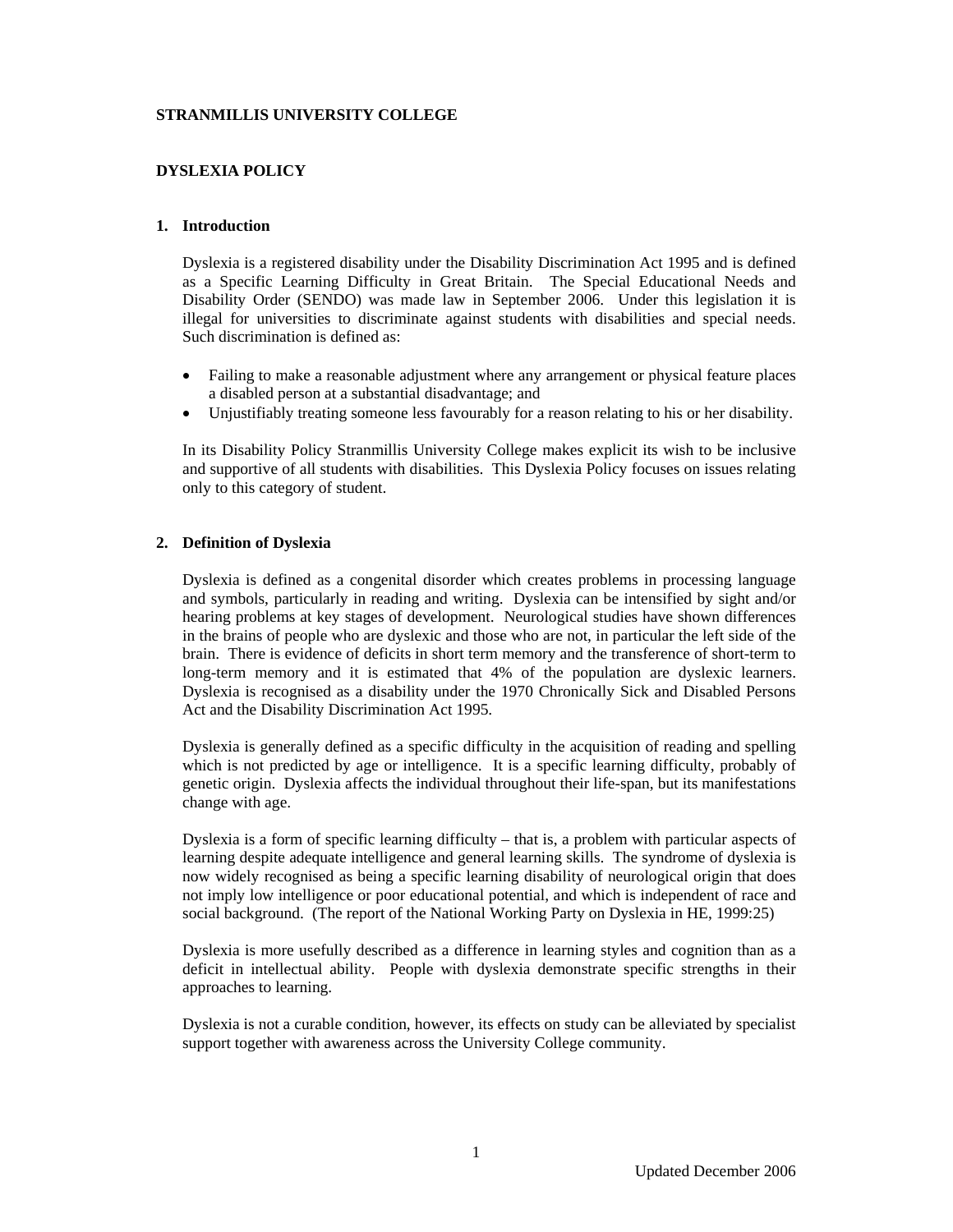## **3. Admissions**

The Teacher Development Agency (TDA) in England and Wales does not specifically preclude students with dyslexia from entering the profession. In Northern Ireland this issue is currently under discussion with UCET (NI) and the University College will give these recommendations full consideration. Many ITT dyslexic students experience difficulties with attitudes of teachers, tutors and parents on school placements and in obtaining a post in the profession. Some may have difficulty in meeting the standards on literacy and numeracy set by Government policy.

However, once a student has been admitted to any of the UG programmes he/she will receive support and guidance from the University College Disability Officer and course tutors as outlined in the Disability Policy.

## **4. Declaration of Disability**

Some students choose to declare their disability on their UCAS form and are invited for an interview with the University College Disability Officer who conducts an assessment and assists with the DSA application for which UC support is essential. Applications are forwarded by the University College. At this stage dyslexic students usually have a recent Chartered Psychologist's report which must accompany the application. With the student's permission, tutors are informed of the student's disability so that appropriate support may be provided. The student is entered on the shared Disability Database to which Student Support staff and Examinations only have access. This enables special examination requirements to be provided.

Often students or tutors may suspect that the student has dyslexia which has not been recognised previously. Dyslexia has many common features and is usually characterised by a *pattern of difficulties* rather than isolated characteristics. The combination and level of these difficulties vary from person to person. Tutors noting *several of the following* might reasonably raise the issue with a student and suggest a referral to the Disability Officer for assessment.

The following list is an indicator of possible ways of recognising dyslexia in students:

- Discrepancy between verbal and written performance
- Severe problems with spelling
- Letters or syllables missed out or transposed
- Use of immature language or simplified vocabulary, particularly in written work
- Excessive or misplaced punctuation
- Word omissions
- Poor handwriting
- Poor sentence and essay structure, content which appears to 'meander'
- Repeated information or phrases
- Difficulty in seeing errors and proof reading
- Poor reading skills, for example mispronunciation of small words and poor phonic attack on unfamiliar words
- Forgetfulness or poor time management skills missing deadlines, repeatedly forgetting appointments and dates
- Poor organisational skills, particularly with written work
- A lack of 'note-taking' in lectures or slow at taking down information from boards and OHPs
- Co-ordination or spatial problems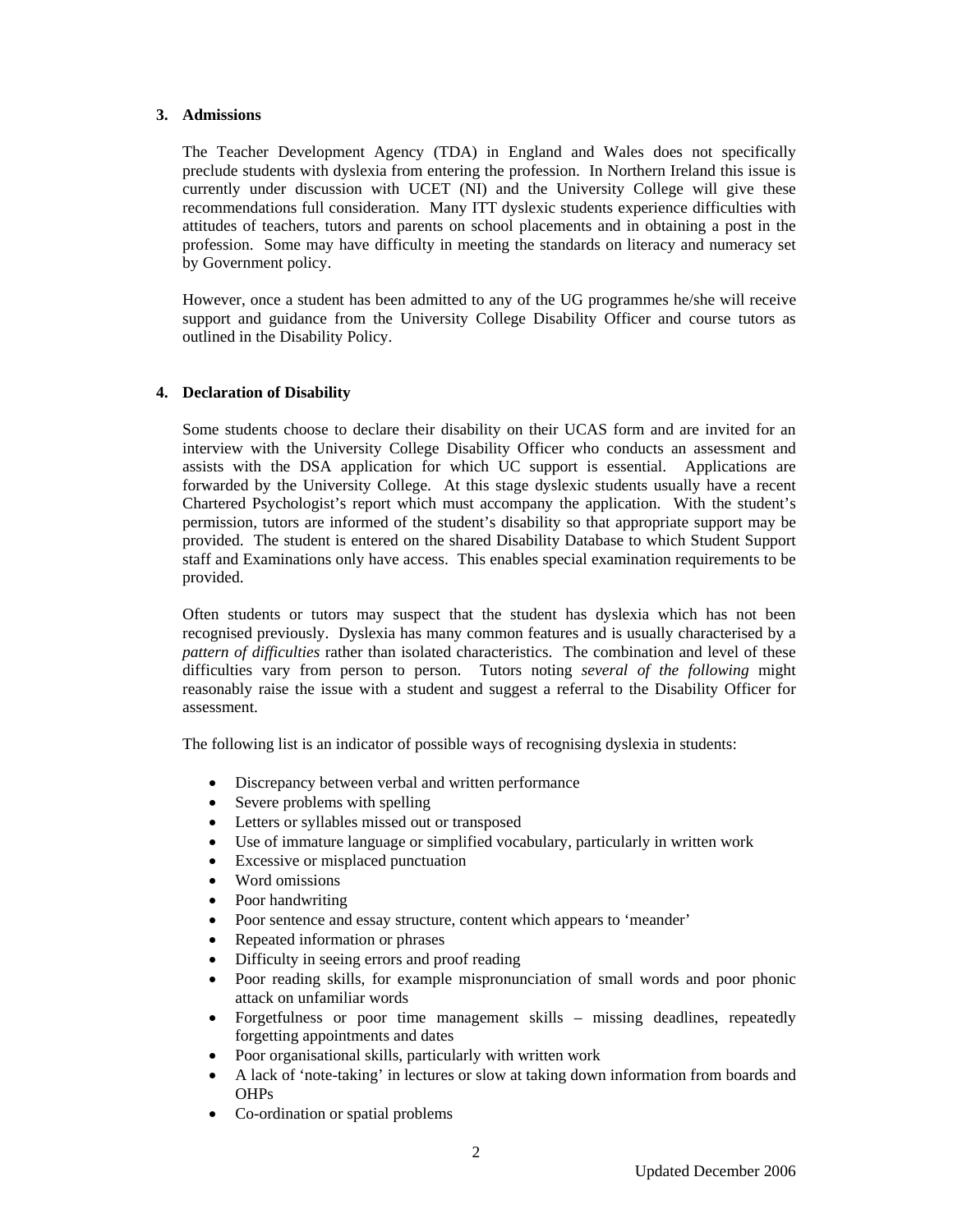- Difficulty with sequencing e.g. numerical tables
- Difficulty in concentrating, especially with background noise
- Problems may not be immediately apparent. Many dyslexic students will rewrite an assignment several times before presenting it, often having had a friend or member of the family proof read the work first; typewritten or word-processed essays will also disguise features of SpLD. Problems may become more apparent when the student is placed under pressure, for example giving a presentation, reading aloud in a seminar, or in examinations and time constrained assignments.
- A stilted style of writing which may not match oral performance (University of Sunderland website)

 Many of these characteristics are similar to those displayed by inexperienced students, although dyslexia may be a cause when the problems are persistent and intractable.

Evidence of several of the above need to be provided to the Disability Officer who can then arrange for a Psychological Assessment to be carried out. Only then can special support and examination arrangements be provided through the psychologist's recommendations. Examples of current recommendations include:

- Seating near the front of the lecture theatre
- Tape recording (on own equipment) of lecture/seminar/tutorial
- Photocopies/handouts/lecture notes/diagrams/OHPs
- Advice on background reading/shortened reading lists/essential texts
- Alternative formats of course materials eg. Tapes, video, electronic format
- Enlarged or specific style text
- Handouts on specified colour paper
- Students not being asked to read aloud
- Students not being asked to write on whiteboard/flipcharts in class
- Arranging extended library loans
- Additional photocopy credits and printing credits

## **5. Recommendations for Support**

In addition, the DSA may provide specialist trained tutors who will engage in one-to-one support, the nature of which will depend on the Educational Psychologist's report.

Recommendations, based on the psychologist's report may include support for:

- Reading skills and strategies
- Spelling skills
- Note-taking from both texts and lectures
- Revision techniques
- **Examination techniques**
- Time management and organisational skill
- Listening skills
- Essay planning
- Essay writing; structure and organisation
- Proof-reading skills
- Oral presentations: individual and/or group
- Dictation skills: making use of oral ability to support written work
- Making the most of computer word processing
- Information retrieval skills and using reference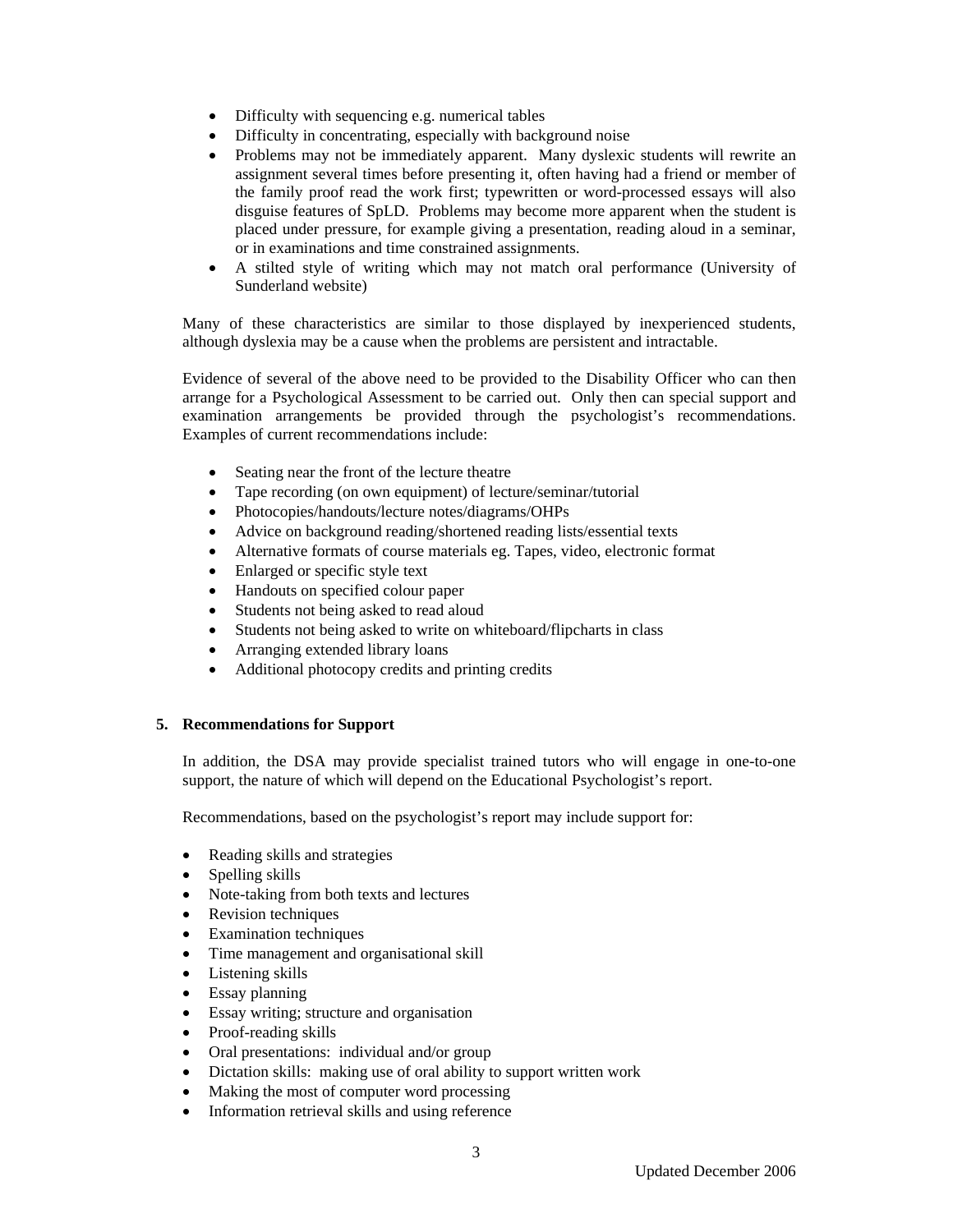#### **6. Assessment**

### **Coursework and examinations**

The University College aims to ensure that a consistent, objective and fair approach is taken so that dyslexic students are neither disadvantaged nor unfairly advantaged.

## (i) **Examinations**

All students who have been assessed by the Disability Officer, and whose case is supported by medical/psychological reports and recommendations are entered on the Disability Database. Students are expected to confirm their arrangements prior to their examination period with the Examinations Office.

Alternative arrangements may include:

- Time extensions
- Provision of rest periods with extra time
- Separate room
- A reader for exam questions and/answers
- An amanuensis
- Use of laptop/computer
- Alternative forms of assessment e.g. open book, taped answers etc.

Stickers placed on the front of an examination paper may be used to indicate a SpLD – at the discretion of the student. Tutors conducting class tests should liaise with the Examinations Office to ensure that any dyslexic student receives parity of treatment to that in a formal examination.

## (ii) **Coursework**

Although assessed work, other than unseen examination scripts, is likely to be word-processed and spell-checked, assessors should be aware of the limitations of an examinees spellchecker. Some of the problems likely to remain in dyslexic students' work after spell-checking include:

- Homophone substitutions e.g. there/their, effect/affect, course/coarse
- Phonetic equivalents e.g. frenetic or phonetic, homerfone for homophone
- Incorrect word substitutions (distance for disturbance)
- American spelling (e.g. colourful, fueling)
- Difficulties with sequencing or word-finding may produce a stilted style of writing which may not match the student's oral performance in seminars etc.

When marking dyslexic candidates' scripts, examiners are asked to focus on the clarity of the argument, rather than on details of expression. Examiners should try to separate marking of transcription errors and marking of content. However, while sympathetic treatment of assessed work submitted by dyslexic students implies the disregarding of errors of spelling and grammar, the communication itself must be effective. If academic standards are to be safeguarded sympathetic treatment cannot extend to written expression so poor that coherence and intelligibility are at issue.